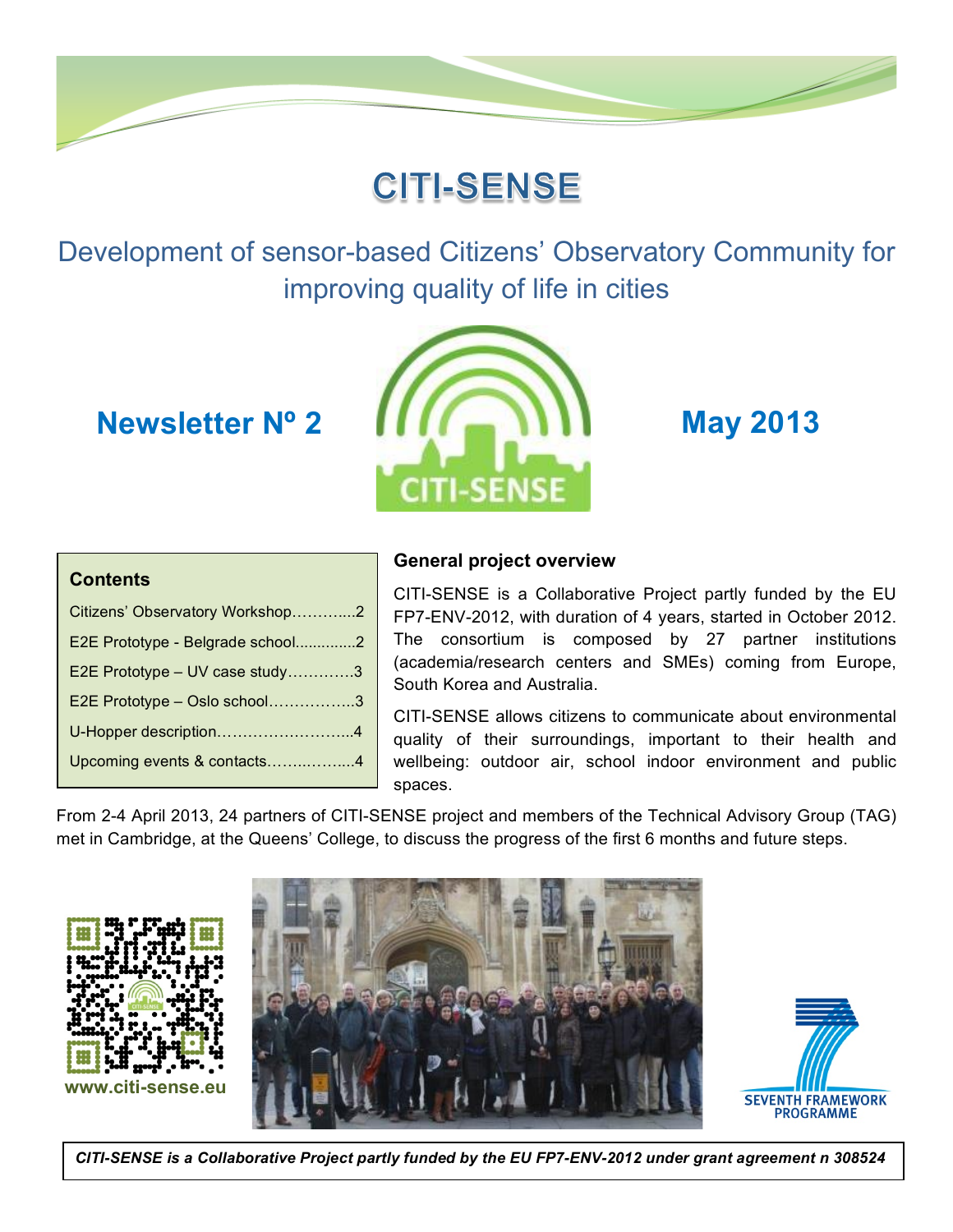

# **Citizens' Observatory Workshop** *(by Elena Turco, S&C)*

One of the most relevant Dissemination events in the first 6 months of the project was the active participation of several CITI-SENSE partners at the Citizens' Observatory Workshop, organized in Brussels on 29-30 January 2013 by the EC DG Research & Innovation I3, Management of Natural Resources, Earth Observation Sector. The aim of the workshop was to help establishing an open and collaborative framework among the Citizens' Observatories Projects.

The Citizens' Observatories Projects are five FP7 current projects (CITCLOPS, COBWEB, OMNISCIENTIS, WESENSEIT, CITI-SENSE) funded under the topic ENV.2012.6.5-1 "Developing community-based environmental monitoring and information systems using innovative and novel earth observation applications". They aim at developing novel technologies and applications in the domain of Earth Observation, trying to exploit the capabilities offered by portable devices; to enable an effective participation by citizens in environmental stewardship based on broad stakeholder and user involvement in support of both community and policy priorities.

The agenda started on 29th January with plenary sessions, where the coordinators had the opportunity to introduce their projects. In the afternoon, parallel sessions dedicated to "Data management and interoperability" and "Engaging the citizens" covered both technical and social aspects. On 30th January the workshop continued with parallel sessions on "Innovative and smart EO Technologies" and "Pilot cases", giving the opportunity to different partners to present both the technical solutions and to describe the scenarios for citizens' engagement. Conclusions from Alan Edwards (EC) underlined the importance of such event to share knowledge and experiences, establishing collaborations amongst the 5 Citizens' Observatories.

#### ---------------------------------------------------------------------------------------------------------------------------------------------------

### **E2E Prototype – Belgrade school** *(by Hai-Ying Liu, NILU & Boris Pokric, DNET)*

The aim of the "end-to-end" pilots' implementation prototype is to enable the consortium to prepare for the pilot cases development in the 9 cities (Barcelona, Belgrade, Edinburgh, Haifa, Ljubljana, Oslo, Ostrava, Vienna and Vitoria). This will be done through a pre-prototype development based on already existing elements of the sensor-platform-product-user chain, for a limited number of cases considered mature at this stage. These prototypes will be used to demonstrate the CITI-SENSE whole information chain in three pilot cases, two on indoor school environment in Belgrade and Oslo, and one on UV forecast.

For the Belgrade indoor case study, it was selected a school having an automated air quality station in the vicinity (about 300m) used by the city authority. Initially, one device based on EkoBus 700 technology is placed in a classroom and data on  $CO$ ,  $CO<sub>2</sub>$ , NO<sub>2</sub>, Temperature, air pressure and humidity will be collected. All the information will be elaborated by the EkoBus 700 associated server, resource directory and application.

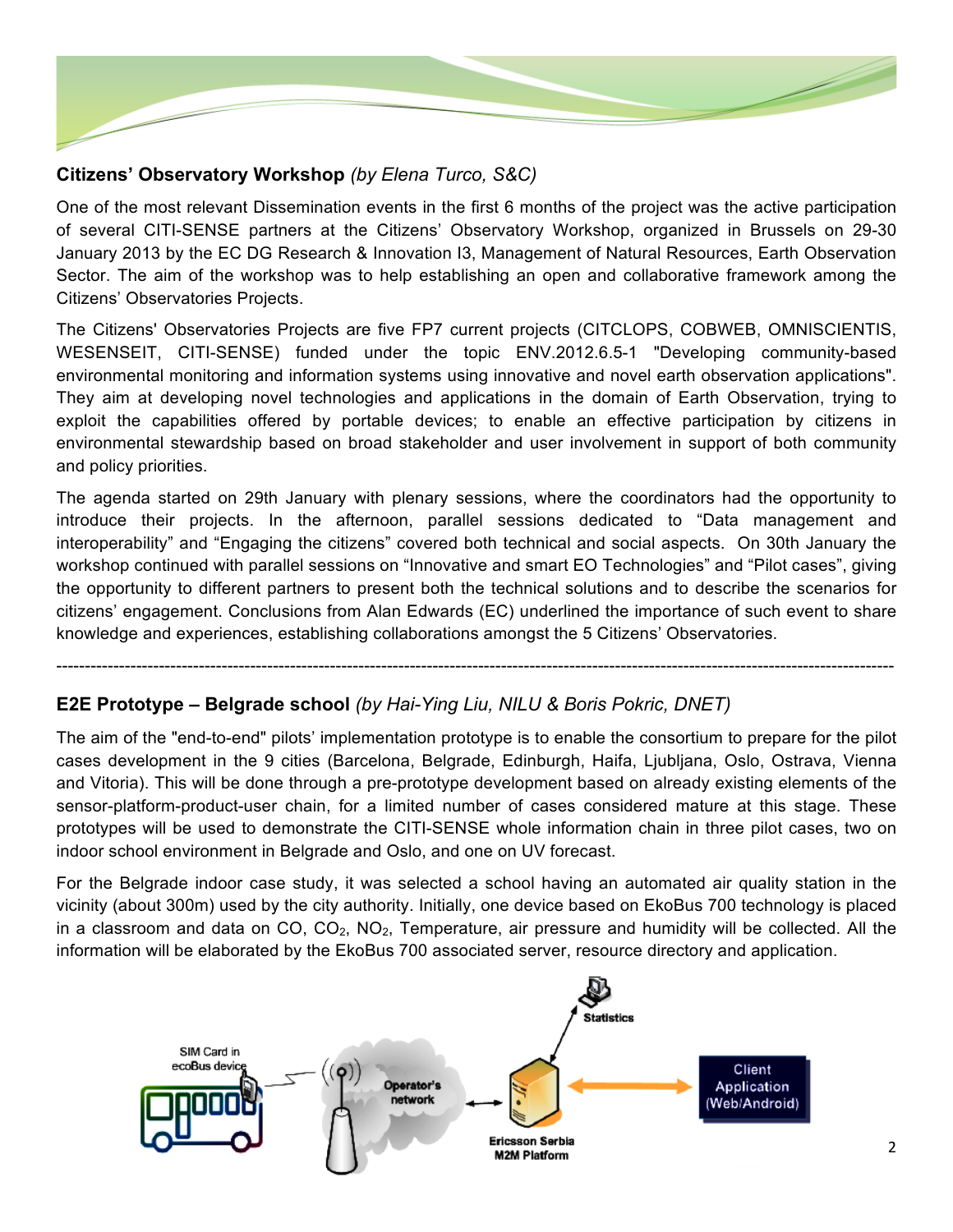

# **E2E Prototype – UV Case study** *(by Mirjam F. Fredriksen, NILU)*

The first demo on UV forecast will simply detect the location from the mobile phone, send this GPS info to the UV server, and then obtain the relevant UVindex from the server for the user location. This will then be displayed on the mobile phone.

The UV forecast data is currently produced daily and displayed on www.uv.nilu.no. A service takes the UV forecasts from the database and puts them into SensApp, a platform developed by SINTEF. When the phone delivers a request for a forecast to a web service, SensApp returns the data to the phone.

In the future, the UV forecast prototype will be improved and expanded to estimate personal UV daily doses. This information, along with risk assessment for sun burn and advice on behavior, will be displayed on the user's mobile phone. Such system, already available in Oslo, will be tested on a cohort in Vitoria, Spain.



## **E2E Prototype – Oslo school** *(by Britt Ann K. Høiskar, NAAF & Andrei Tamilin, U-hopper)*

For the Oslo indoor case study, the Horten High School has been selected as pilot. The school is composed by two buildings with about 1000 pupils, 15-19 years old. The first step will be to establish good dialogue with local school authorities, county real estate manager, headmaster, teaching staff, technical staff, health & safety representative. Short time measurements  $(T, RH, CO<sub>2</sub>, Radon, airborne dust, sedimented dust, lighting,$ microorganisms) will be performed, using static sensors able to describe the status of the indoor air environment, together with user surveys (subjective data - health symptoms and indoor environmental factors) and visual assessment of buildings and technical installations. In particular, the CivicFlow platform developed by U-Hopper (www.civicflow.com/) will be exploited as a civic engagement platform for the Oslo school case study, to receive the subjective perception from the users.

The general underlying idea of CivicFlow is that citizens can act as mobile and pervasive sensors, performing various sensing tasks related to the surrounding environment. This includes both the usage of rich built-in sensing capacities of smartphones or the usage of external sensors connected to the phone, such as Bluetooth connected personal health monitors, air quality sensors, etc. On the other side, sensing can be performed by directly inquiring people on their subjective perception of the environmental conditions. Acquisition of perceptions is organized in form of questionnaires (CivicFlow sensing tasks), distributed via web widgets (embedded into school portal), mobile web app paired with QR codes and mobile app.



Andrei Tamilin, CTO of U-Hopper, explains:"From the technical perspective the platform is composed of a client side, which currently can run in a browser or as a stand-alone mobile app, and a back-end, which handles the execution of the campaign and the collection and analysis of data. A simple web interface allows customers to setup and manage civic engagement campaigns."